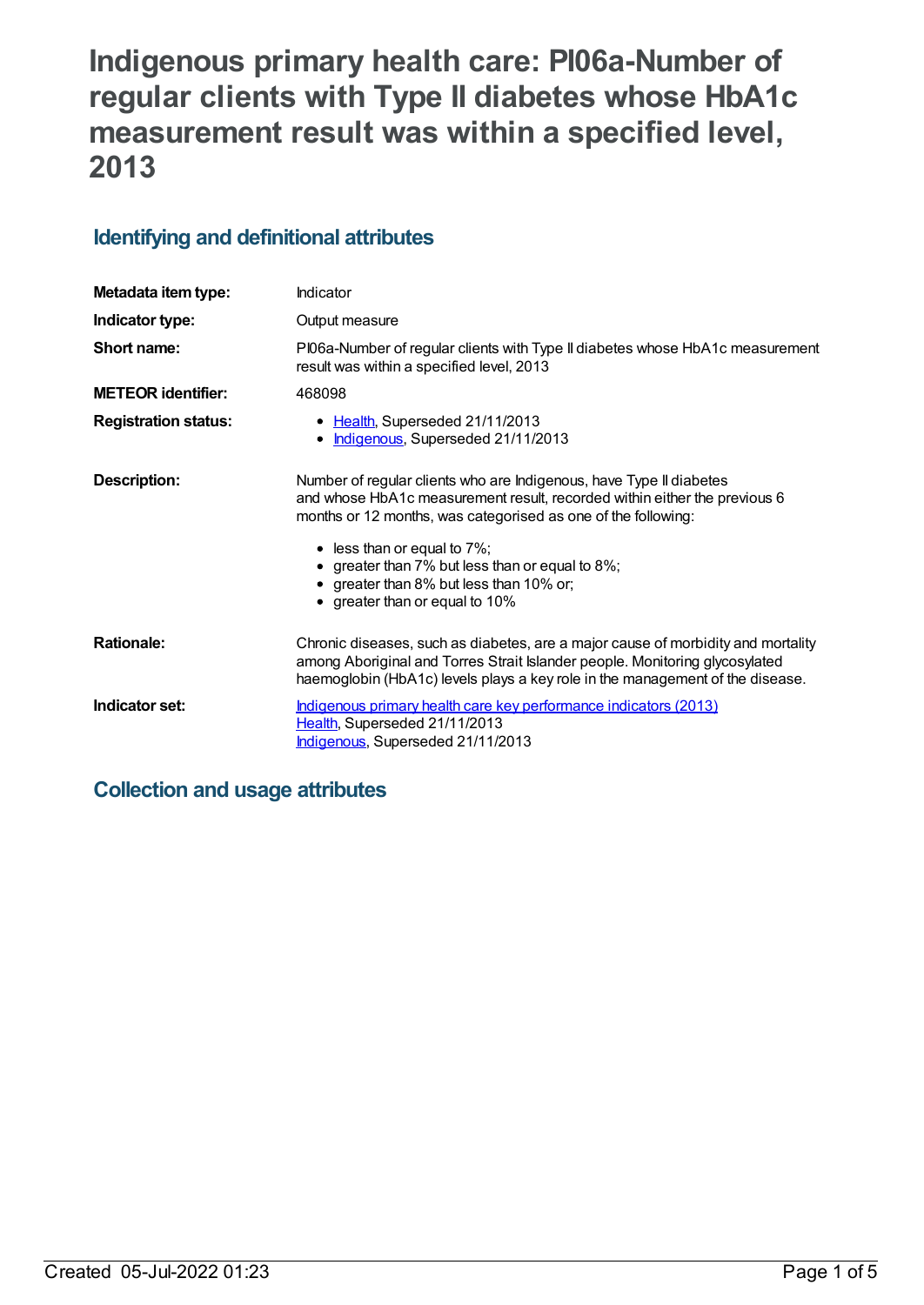| <b>Computation description:</b> | Count of regular clients who are Indigenous, have Type II diabetes and whose<br>HbA1c measurement result, recorded within either the previous 6 months or 12<br>months, was categorised as one of the following:                                                                                                                                   |
|---------------------------------|----------------------------------------------------------------------------------------------------------------------------------------------------------------------------------------------------------------------------------------------------------------------------------------------------------------------------------------------------|
|                                 | $\bullet$ less than or equal to 7%;<br>• greater than 7% but less than or equal to 8%;<br>• greater than 8% but less than 10% or;<br>• greater than or equal to 10%                                                                                                                                                                                |
|                                 | 'Regular client' refers to a client of an OATSIH-funded primary health care service<br>(that is required to report against the Indigenous primary health care key<br>performance indicators) who has an active medical record; that is, a client who has<br>attended the OATSIH-funded primary health care service at least 3 times in 2<br>years. |
|                                 | HbA1c: glycosylated haemoglobin.                                                                                                                                                                                                                                                                                                                   |
|                                 | Exclude Type I diabetes, secondary diabetes, gestational diabetes mellitus (GDM),<br>previous GDM, impaired fasting glucose, impaired glucose tolerance.                                                                                                                                                                                           |
|                                 | Presented as a number.                                                                                                                                                                                                                                                                                                                             |
|                                 | Calculated separately for each HbA1c range, for each time period.                                                                                                                                                                                                                                                                                  |
|                                 | Include only the most recent HbA1c measurement result from each time period.                                                                                                                                                                                                                                                                       |
| <b>Computation:</b>             | Numerator only                                                                                                                                                                                                                                                                                                                                     |
| <b>Numerator:</b>               | Calculation A: Number of regular clients who are Indigenous, have Type II<br>diabetes and whose HbA1c measurement result, recorded in the previous 6<br>months, was less than or equal to 7%.                                                                                                                                                      |
|                                 | Calculation B: Number of regular clients who are Indigenous, have Type II diabetes<br>and whose HbA1c measurement result, recorded in the previous 6 months, was<br>greater than 7% but less than or equal to 8%.                                                                                                                                  |
|                                 | Calculation C: Number of regular clients who are Indigenous, have Type II diabetes<br>and whose HbA1c measurement result, recorded in the previous 6 months, was<br>greater than 8% but less than 10%.                                                                                                                                             |
|                                 | Calculation D: Number of regular clients who are Indigenous, have Type II diabetes<br>and whose HbA1c measurement result, recorded in the previous 6 months, was<br>greater than or equal to 10%.                                                                                                                                                  |
|                                 | Calculation E: Number of regular clients who are Indigenous, have Type II diabetes<br>and whose HbA1c measurement result, recorded in the previous 12 months, was<br>less than or equal to 7%.                                                                                                                                                     |
|                                 | Calculation F: Number of regular clients who are Indigenous, have Type II diabetes<br>and whose HbA1c measurement result, recorded in the previous 12 months, was<br>greater than 7% but less than or equal to 8%.                                                                                                                                 |
|                                 | Calculation G: Number of regular clients who are Indigenous, have Type II diabetes<br>and whose HbA1c measurement result, recorded in the previous 12 months, was<br>greater than 8% but less than 10%.                                                                                                                                            |
|                                 | Calculation H: Number of regular clients who are Indigenous, have Type II diabetes<br>and whose HbA1c measurement result, recorded in the previous 12 months, was<br>greater than or equal to 10%.                                                                                                                                                 |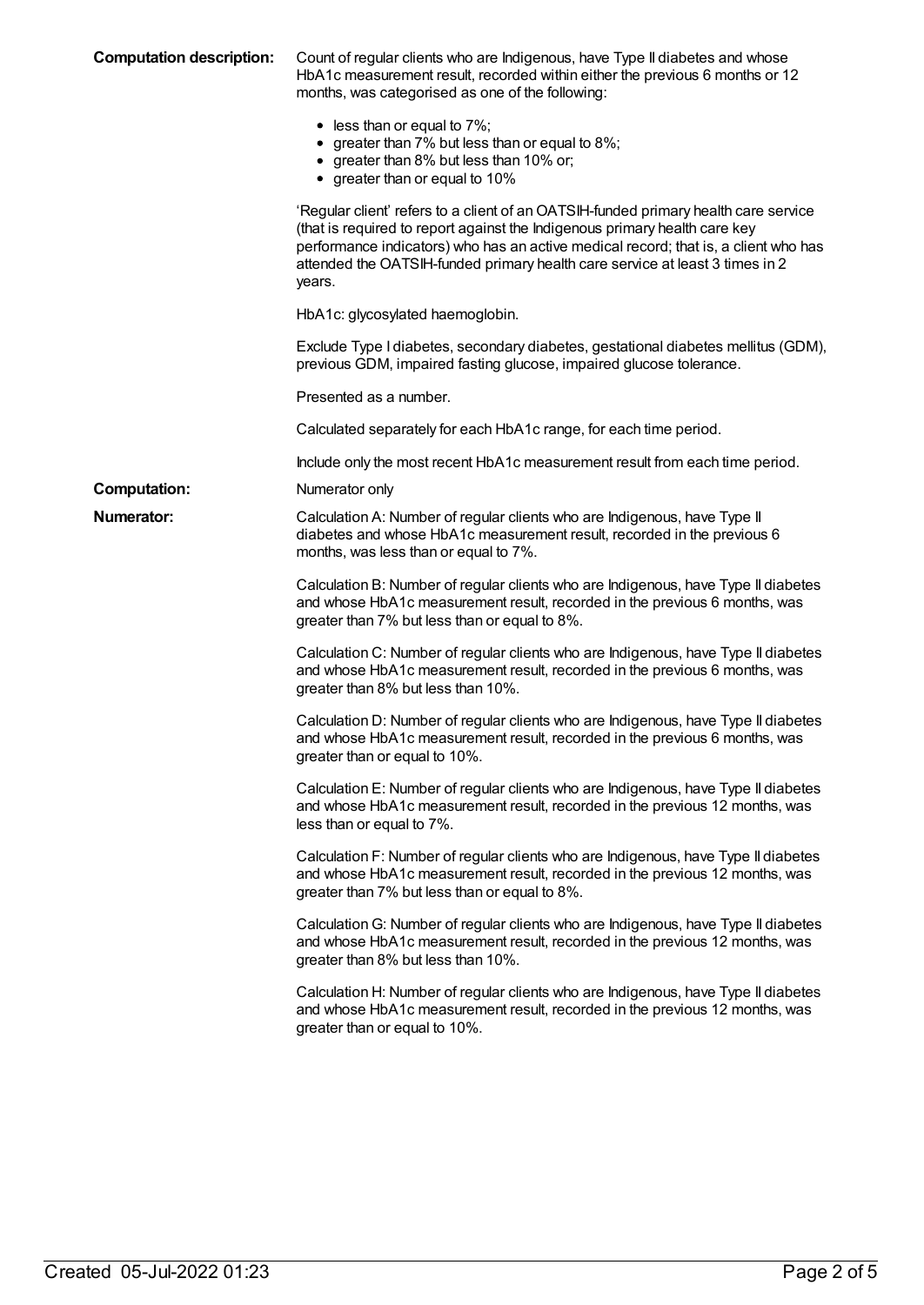[Person—diabetes](https://meteor.aihw.gov.au/content/270194) mellitus status, code NN

**Data Source**

[Indigenous](https://meteor.aihw.gov.au/content/430643) primary health care data collection

**NMDS / DSS**

[Indigenous](https://meteor.aihw.gov.au/content/430629) primary health care DSS 2012-14

**Guide for use**

Type II diabetes only.

#### **Data Element / Data Set**

[Person—Indigenous](https://meteor.aihw.gov.au/content/291036) status, code N

**Data Source**

[Indigenous](https://meteor.aihw.gov.au/content/430643) primary health care data collection

**NMDS / DSS**

[Indigenous](https://meteor.aihw.gov.au/content/430629) primary health care DSS 2012-14

**Data Element / Data Set**

[Person—regular](https://meteor.aihw.gov.au/content/436639) client indicator, yes/no code N

**Data Source**

[Indigenous](https://meteor.aihw.gov.au/content/430643) primary health care data collection

**NMDS / DSS**

[Indigenous](https://meteor.aihw.gov.au/content/430629) primary health care DSS 2012-14

#### **Data Element / Data Set**

[Person—glycosylated](https://meteor.aihw.gov.au/content/443631) haemoglobin level, code N

**Data Source**

[Indigenous](https://meteor.aihw.gov.au/content/430643) primary health care data collection

**NMDS / DSS**

[Indigenous](https://meteor.aihw.gov.au/content/430629) primary health care DSS 2012-14

**Guide for use**

Response to this is conditional on responding 'yes' to having had an HbA1c measurement result recorded in either the previous 6 months or 12 months.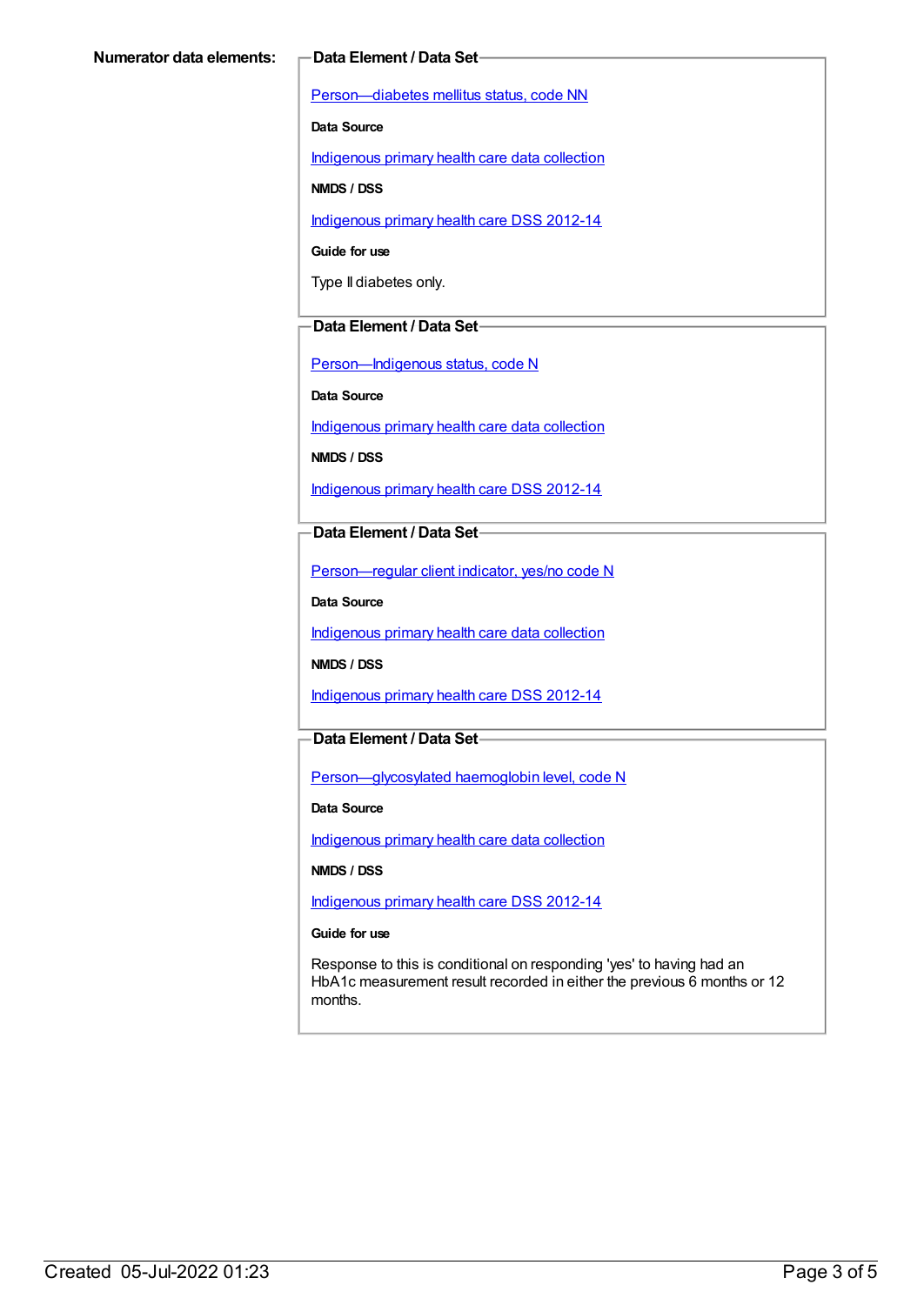| Disaggregation:                         | 1. Sex:<br>a) Male<br>b) Female                                                                                                                                |
|-----------------------------------------|----------------------------------------------------------------------------------------------------------------------------------------------------------------|
|                                         | 2. Age:<br>$a)$ 0-4 years<br>$b)$ 5-14 years<br>c) 15-24 years<br>d) 25-34 years<br>e) 35-44 years<br>f) 45-54 years<br>g) 55-64 years<br>h) 65 years and over |
| <b>Disaggregation data</b><br>elements: | Data Element / Data Set-<br>Person-sex, code N                                                                                                                 |
|                                         | Data Source                                                                                                                                                    |
|                                         | Indigenous primary health care data collection                                                                                                                 |
|                                         | NMDS / DSS                                                                                                                                                     |
|                                         | Indigenous primary health care DSS 2012-14                                                                                                                     |
|                                         | Data Element / Data Set-                                                                                                                                       |
|                                         | Person-age, total years N[NN]                                                                                                                                  |
|                                         | Data Source                                                                                                                                                    |
|                                         | Indigenous primary health care data collection                                                                                                                 |
|                                         | NMDS / DSS                                                                                                                                                     |
|                                         | Indigenous primary health care DSS 2012-14                                                                                                                     |

# **Representational attributes**

| <b>Representation class:</b> | Count  |
|------------------------------|--------|
| Data type:                   | Real   |
| Unit of measure:             | Person |

# **Indicator conceptual framework**

| <b>Framework and</b> | Effective/Appropriate/Efficient |
|----------------------|---------------------------------|
| dimensions:          |                                 |

## **Data source attributes**

| Indigenous primary health care data collection |
|------------------------------------------------|
|                                                |
|                                                |
|                                                |
|                                                |
|                                                |

# **Source and reference attributes**